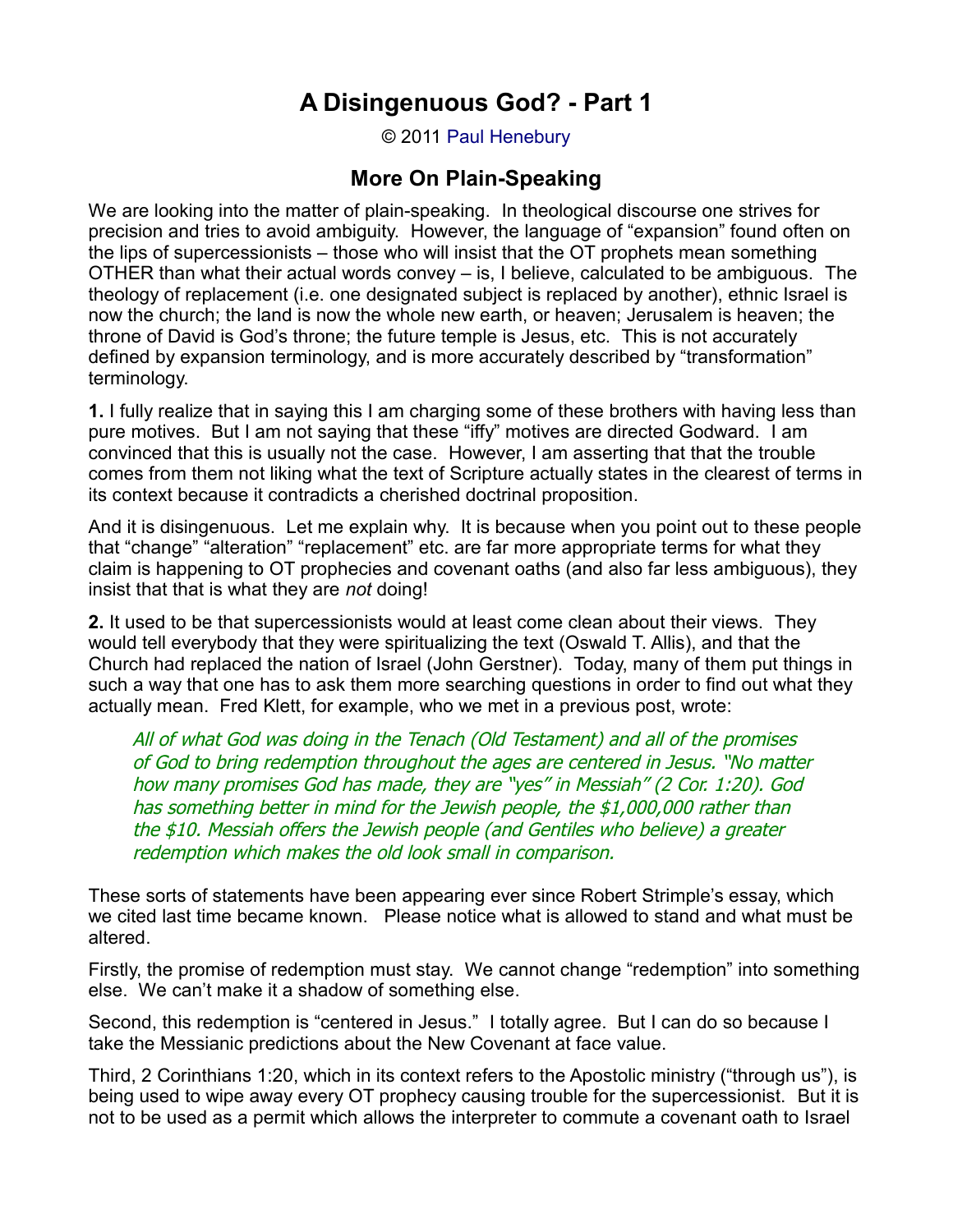## A Disingenuous God? - Part 1

into a shadow-promise to the Church.

Fourth, contrasting the "greater redemption" with the "old" surely adds up to the *replacing* of the old with the new? Why, then, does Klett & co. not just say that?

Fifthly, one wonders how these folks got the inside scoop on what this "greater redemption" will look like. How does Klett or Strimple know "that God has something better in mind for the Jewish people"? What *does* God have in mind for them? Is it to be discovered by plain-sense hermeneutics? I think it is described in pretty solid terms as to the Millennium: hardly at all in reference to the New Heavens and Earth. But if this "greater redemption" is not described in plain language, how do these men *know* what it will be like? To pick up on something in the last article, how does Strimple know the kid gets the Ferrari? A Ferrari is a literal thing!

**3.** The whole idea stands or falls upon the premise that the interpretation of what the NT is SAYING forces one to go back to the OT and reject what it is SAYING. This means, among other things, that the OT cannot be understood rightly apart from the New.

From my point of view it seems ironic that a position which rejects the plain sense of passages like Jer. 33:14ff. or Ezek. 36-37; 40-48 would employ the word "expansion" in such a misleading way. Does the refusal to read the OT prophecies literally affect a person to such a degree that they refuse to speak plainly about their position? I do not say it does, but it appears that way sometimes.

Since this view must read these and many other promises first with an attitude of denial: no future Davidic throne on earth in Jerusalem; no future Levitical priesthood, no future temple, no allotment of land to ethnic Israel, no distinction between Israel and the Church – and then proceed with a *reinterpretation* which alters the original terms of the promises, I find the employment of anything other than "transformation-language" ("change" "replace" etc.) deserving of the name disingenuous.

While, *some* sort of "expansion" may be in view, it is clear that *a lot of replacement and change are envisaged*. This word "expansion" and its fellows (like "extension" and "fulfilled") seems to have been adopted only recently by supercessionists to appear a bit more PC. But, just as the God proposed by this theology spoke misleadingly when He made covenant oaths (e.g. in Gen. 15; Num. 25; Jer. 33), so to use "expansion" without coming clean on other agendas (E.g. the Church = the new Israel) looks to many of us to be less than candid.

But the problem runs deeper than this. Something I shall discuss more fully next time.